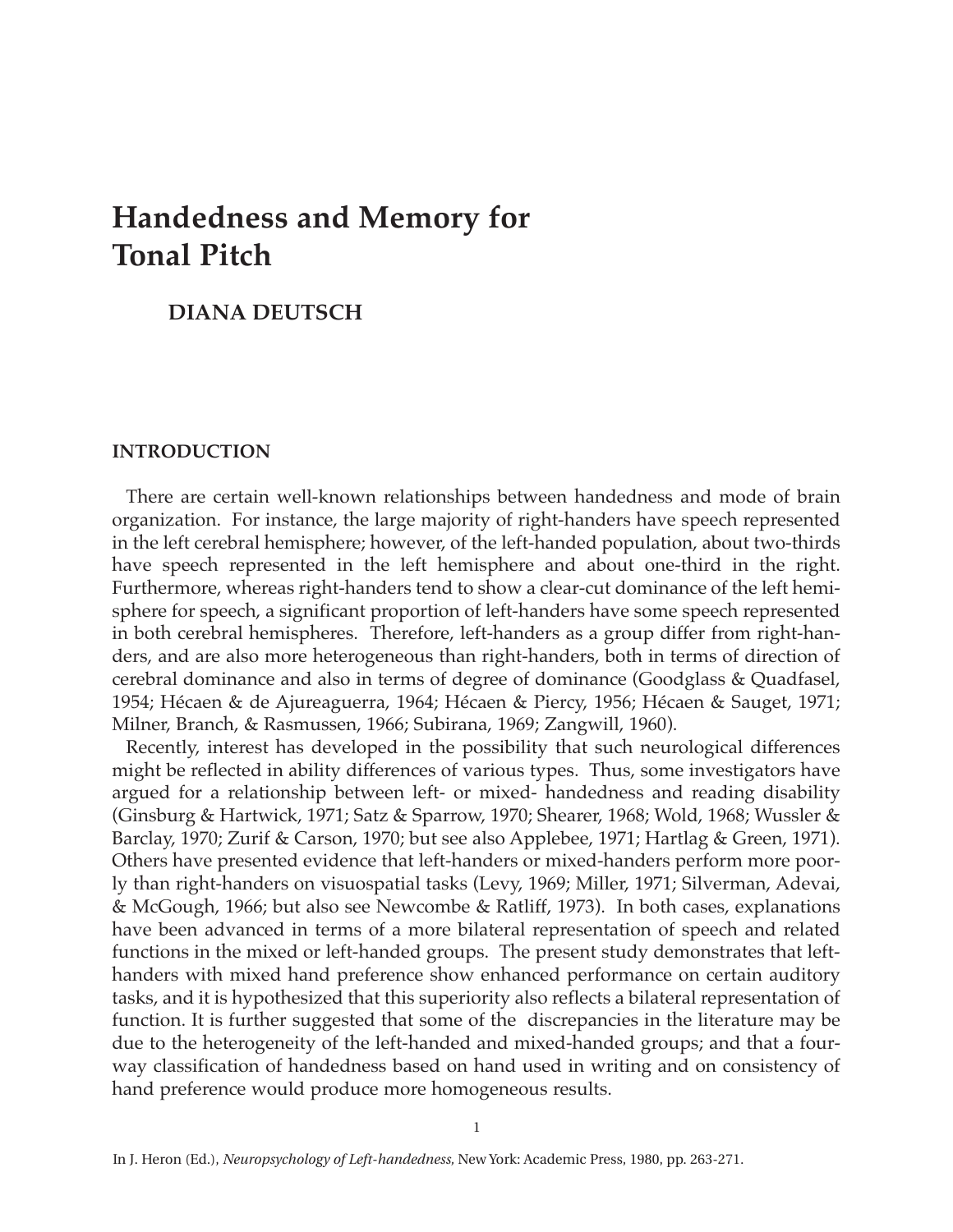# **EXPERIMENT 1**

The first experiment was prompted by the observation that a group of subjects who had been selected for high performance on a pitch memory task contained an unexpectedly large proportion of left-handed writers. The experiment was therefore undertaken to determine whether left-handers and right-handers differ statistically in terms of their ability to make such pitch memory judgments.

The following task was employed. A test tone was presented followed by a sequence of six interpolated tones, and then by a second test tone. The test tones were either identical in pitch or they differed by a semitone, and subjects were instructed to judge whether they were the same or different. The tones were produced at equal amplitude by a Wavetek oscillator controlled by PDP-8 computer, and were recorded on tape. They were played to subjects through speakers on a high quality tape recorder. All tones were 200 msec in duration, and separated by 300-msec pauses, except that a 2-sec pause occurred between the last interpolated tone and the second test tone. The tones were sine waves, and their frequencies were taken from an equal-tempered scale (International Pitch;  $A = 435$  Hz) ranging over an octave from Middle C (259 Hz) to the B above (488 Hz). The interpolated tones were chosen at random from this range, with the exception that no interpolated sequence contained repeated tones, or tones that were identical in pitch to either of the test tones. Twenty-four sequences were presented, and these were in two groups of 12, with 10-sec pauses between sequences within a group and 2-min pauses between the groups. Before the experiment began, the procedure was explained to the subjects and they were given four practice sequences.

The subjects were 76 right-handed and 53 left-handed university undergraduates. Handedness was assessed by the short form of the Edinburgh Handedness Inventory (Oldfield, 1971). *Right-handers* were defined as those with positive laterality quotients and *left-handers* as those with negative laterality quotients. In both handedness groups the ratio of male to female subjects was 1 to 1.3. The right-handers had had an average of 3.64 years of musical training (this included self-training and school choir) and the lefthanders an average of 3.77 years.

The right-handed group produced an average error rate of 38.1%, and the left-handed group an error rate of 32.5%. Applying a median test, the difference between the two groups was found to be highly significant ( $\chi^2$  = 8.03, *df* = 1, *p* < .01). No significant difference based on sex was obtained. Further, the variance in error rate for the left-handers was found to be significantly larger than for the right-handers ( $p < .05$ ). Given this larger variance, it was hypothesized that a difference might emerge between people who were strongly left-handed and those with mixed hand preference, as individuals in this latter group would be expected to have more bilateral representation of function (Gillies, MacSweeney, & Zangwill, 1960; Hécaen & Sauget, 1971; Zangwill, 1960). So each handedness population was divided into two on the basis of strength of manual preference. Pure right-handers were defined as those with laterality quotients between + 60 and + 100, and mixed right-handers those with quotients between + 1 and + 59. Pure left-handers were defined as those with laterality quotients between –60 and –100, and mixed lefthanders with quotients between – 1 and – 59. Table 1 shows the average error rates in each of the four handedness categories. Applying a median test, an overall significant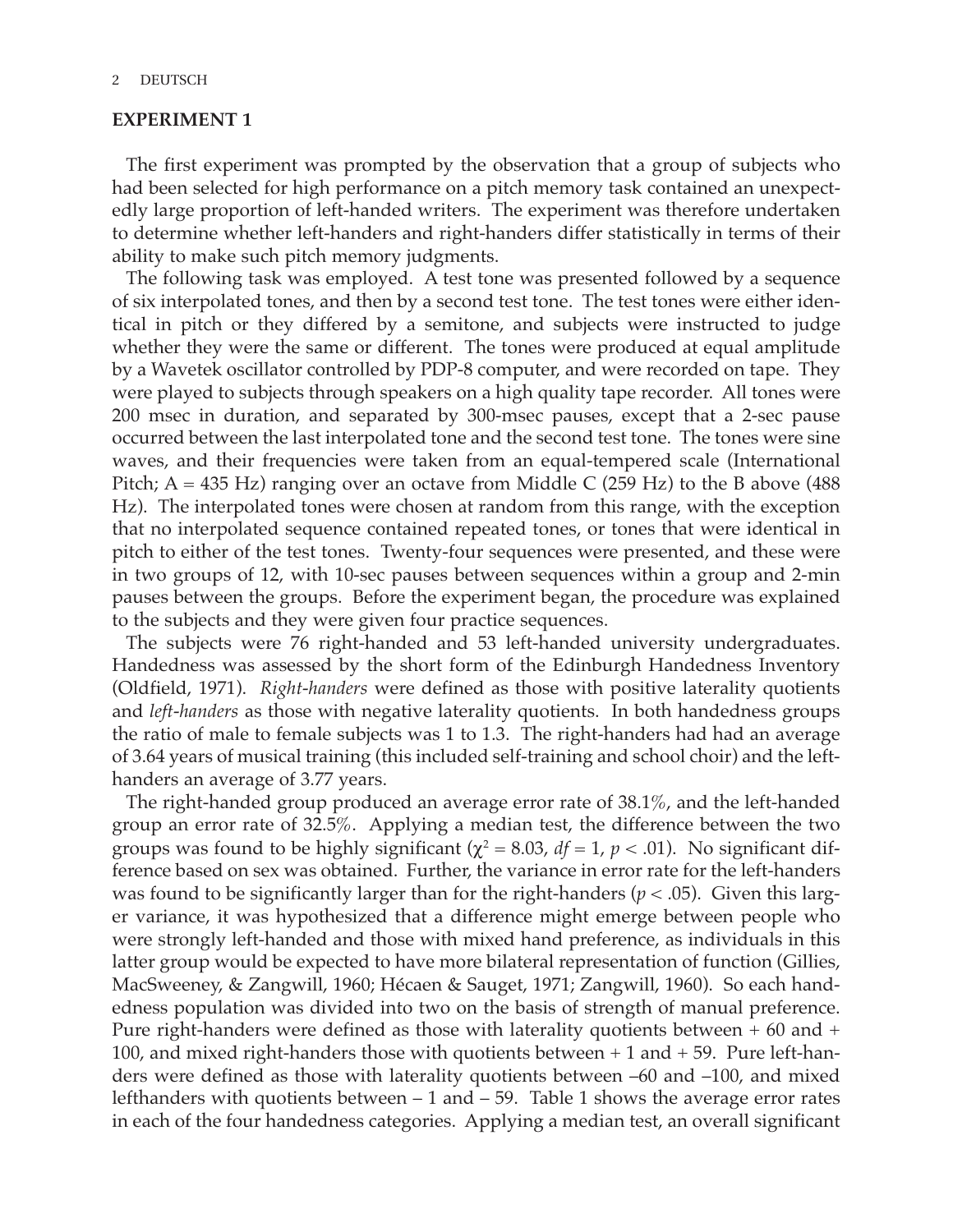| Handedness category             | Percentage average error |
|---------------------------------|--------------------------|
| Pure right-handers $(N = 52)$   | 36.9                     |
| Mixed right-handers $(N = 24)$  | 41.0                     |
| Pure left-handers $(N = 30)$    | 35.3                     |
| Mixed left-handers ( $N = 23$ ) | 29 Q                     |

**Table 1** Error Rates for the Four Handedness Populations in Experiment 1.

difference between these groups was obtained ( $\chi^2$  = 12.33, *df* = 3, *p* < .01). Furthermore, the performance level of the mixed left-handers was significantly higher than that of any of the other three groups (mixed left-handers versus pure right-handers,  $(\chi^2 = 10.02, df =$ 1,  $p < 0.01$ ; mixed left-handers versus mixed right-handers,  $\chi^2 = 9.65$ ,  $df = 1$ ,  $p < 0.01$ ; mixed left-handers versus pure left-handers,  $\chi^2 = 4.45$ ,  $df = 1$ ,  $p < .05$ ). The other groups did not differ significantly from each other. It was concluded that the type of brain organization characteristic of mixed left-handers is associated with enhanced levels of performance on this task.

#### **EXPERIMENT 2**

This experiment was undertaken to test the generality of the findings obtained in Experiment 1. A different pitch recognition task was used. Subjects were presented with a standard five-tone sequence, and then, after a pause, with a probe tone. They were required to judge whether or not a tone of the same pitch as the probe had been included in the sequence. On half of the sequences such a tone was included, and on the other half it was not. The included tones occurred an equal number of times at each of the first four serial positions of the sequence, and the pitches of these tones were strictly counterbalanced across serial position. As before, all tones were 200 msec in duration, and separated by 300-msec pauses, except that a 2-sec pause intervened before presentation of the probe tone. Forty-eight of these sequences were presented, in 4 groups of 12; and the experimental session was preceded by 8 practice sequences.

This experiment employed 74 right-handers and 30 left-handers. As it could be argued that equating for years of musical training is a rather arbitrary procedure, this time only subjects with three years or less of musical training were selected. The right-handers had had an average of 1.0 year of training, and the left-handers an average of 1.1 years. In both handedness groups the ratio of male to female subjects was 1 to 1.1.

The right-handers produced an average error rate of 41.5% and the left-handers a rate of 36.5%. This difference in performance was found to be statistically significant ( $χ² =$ 4.08,  $df = 1$ ,  $p < .05$ ). As in the previous experiment, there was no significant effect of sex.

Table 2 shows the error rates in the four handedness populations, categorized as before. It was again found that the mixed left-handers significantly outperformed all other three groups (mixed left-handers versus pure right-handers, *p* = .01; mixed left-handers versus mixed right-handers, *p* < .01; mixed left-handers versus strong left-handers, *p* < .05, on Fisher Exact Probability tests).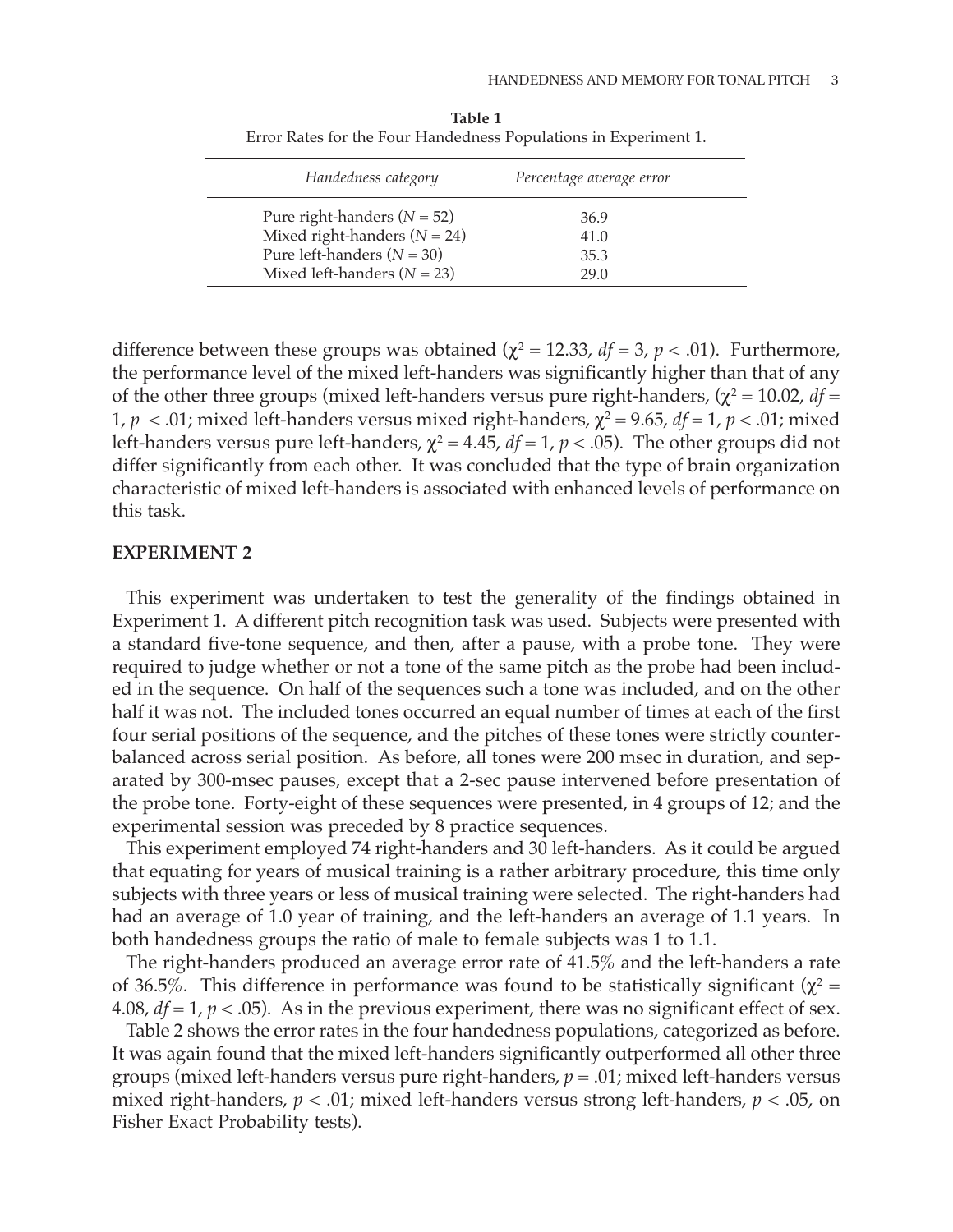| Handedness category            | Percentage average error |
|--------------------------------|--------------------------|
| Pure right-handers $(N = 54)$  | 41.2                     |
| Mixed right-handers $(N = 20)$ | 42.2                     |
| Pure left-handers $(N = 22)$   | 39.5                     |
| Mixed left-handers $(N = 8)$   | 28.4                     |

**Table 2** Error Rates for the Four Handedness Populations in Experiment 2.

When we look at serial position functions, a further difference between the handedness populations emerges. Figure 1 A shows the percentage correct recognitions of the probe tone as a function of its serial position. This function is plotted separately for the mixed left-handers and for the two right-handed groups combined. (Pure left-handers were excluded from this analysis as there was no good rationale for combining them with either group.) It can be seen that the mixed left-handers produced the expected bowshaped serial position curve, with lowest error rates at the earliest and latest positions, and highest error rates at the middle positions. Yet, the right-handers did not produce this function. It might be argued that the error rates for the right-handers were so high that this difference between the two groups could have been due simply to a ceiling effect. To examine this possibility, serial position functions were again plotted for these two groups, but taking only those subjects whose overall error rates did not exceed 33%. These comprised 6 mixed left-handers and 10 right-handers. As shown on Figure 1 B, both subgroups now produced the expected bow shaped curve; however the curve for the mixed left-handers was considerably steeper than that for the right-handers. They made fewer errors at the end positions, but more errors at the middle positions.



**Figure 1.** Percentage correct recognitions of the probe tone as a function of its serial position (Experiment 2). This function is plotted separately for the mixed left-handers and for the two right-handed groups combined.

A. Plot for all subjects.

B. Plot for those subjects whose overall error rates did not exceed 33%.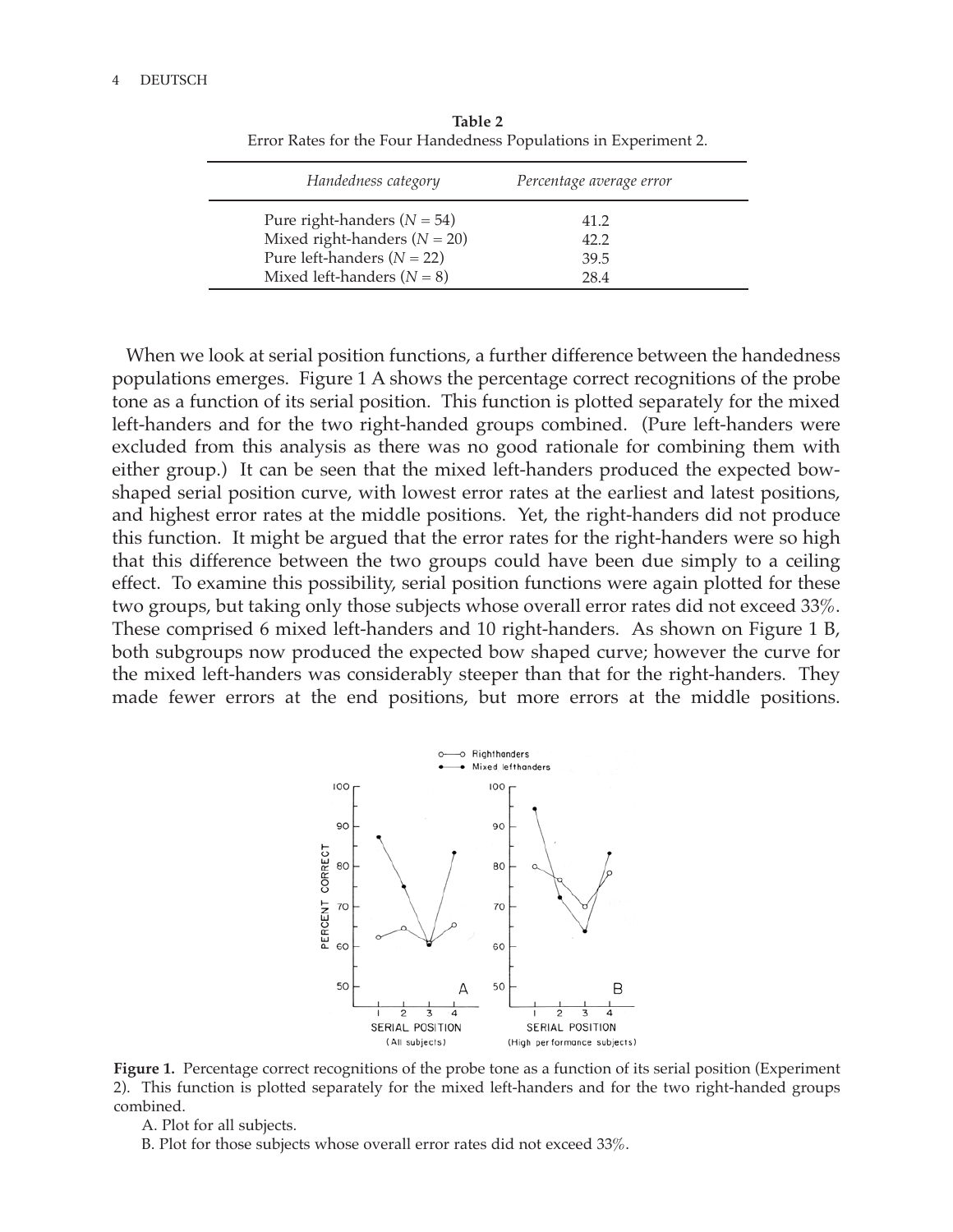Although the overall difference between the slopes of the curves for these two subgroups did not reach statistical significance, these results strongly suggest that the substantial difference found overall was not due simply to a ceiling effect. However, a larger study on such selected subjects would have to be performed before we can establish this difference with confidence.

# **DISCUSSION**

In this study, mixed left-handers have been found to outperform other handedness groups in making pitch recognition judgments, and this occurred for two different types of task. These findings suggest an explanation in terms of a duplication of storage of pitch information in the case of mixed left-handers. Assuming that the efficiency of storage and retrieval at one locus is identical for all handedness populations, then the retrieval of this information from two separate loci should significantly increase the overall probability of correct judgment. Such a duplication of storage could also produce an exaggeration in the slope of the serial position curve; for there should be a greater increase in the probability of correct judgment where the strength of the trace at each locus is greater, since such probabilities would be expected to cumulate.

We can therefore hypothesize that such duplication of storage occurs in parallel to the duplication of representation of speech functions in the two hemispheres. However, we cannot at present specify whether the pitch information is retained in the dominant or the nondominant hemisphere in the case of people where a more completely unilateral storage is hypothesized (Critchley & Henson, 1977; Deutsch, 1978; Milner, 1962).

As the performance of mixed left-handers was found to differ from that of mixed righthanders, pure left-handers, and pure right-handers, we should consider the way in which these handedness groups were defined. Subjects were asked to complete the short form of the Edinburgh Handedness Inventory (Oldfield, 1971). They were classified as right-handers if they obtained a positive laterality quotient, and as left-handers if they obtained a negative laterality quotient. Such a classification correlates highly with hand used in writing. Indeed, when the data were reanalyzed using this criterion alone, the same pattern of results was obtained, though slightly attenuated. The second basis for classification was consistency of hand preference.

Such a classification accords well with Annett's (1970) conclusions. She performed an association analysis of responses to a handedness questionnaire by university undergraduates. Although preferring to regard variations in hand usage as continuous rather than discrete, Annett concluded that the best criterion for differentiating handedness groups is that of hand used in writing (with the possible exception of hammering). She also concluded that the best criterion for distinguishing subgroups within the righthanded and left-handed populations is consistency of hand usage.

It is interesting that in both the present experiment and that of Annett the subjects had been taught to write within the last 25 years. This means that they would have been permitted to write in accordance with their spontaneous hand preference. However, subjects in earlier studies would have had pressure applied by their teachers to write with their right hand. This would also be true of older patient groups in more recent studies. The hand of writing reported in such studies, therefore, would not reflect basic hand preference in the same way as in experiments using recently educated subjects.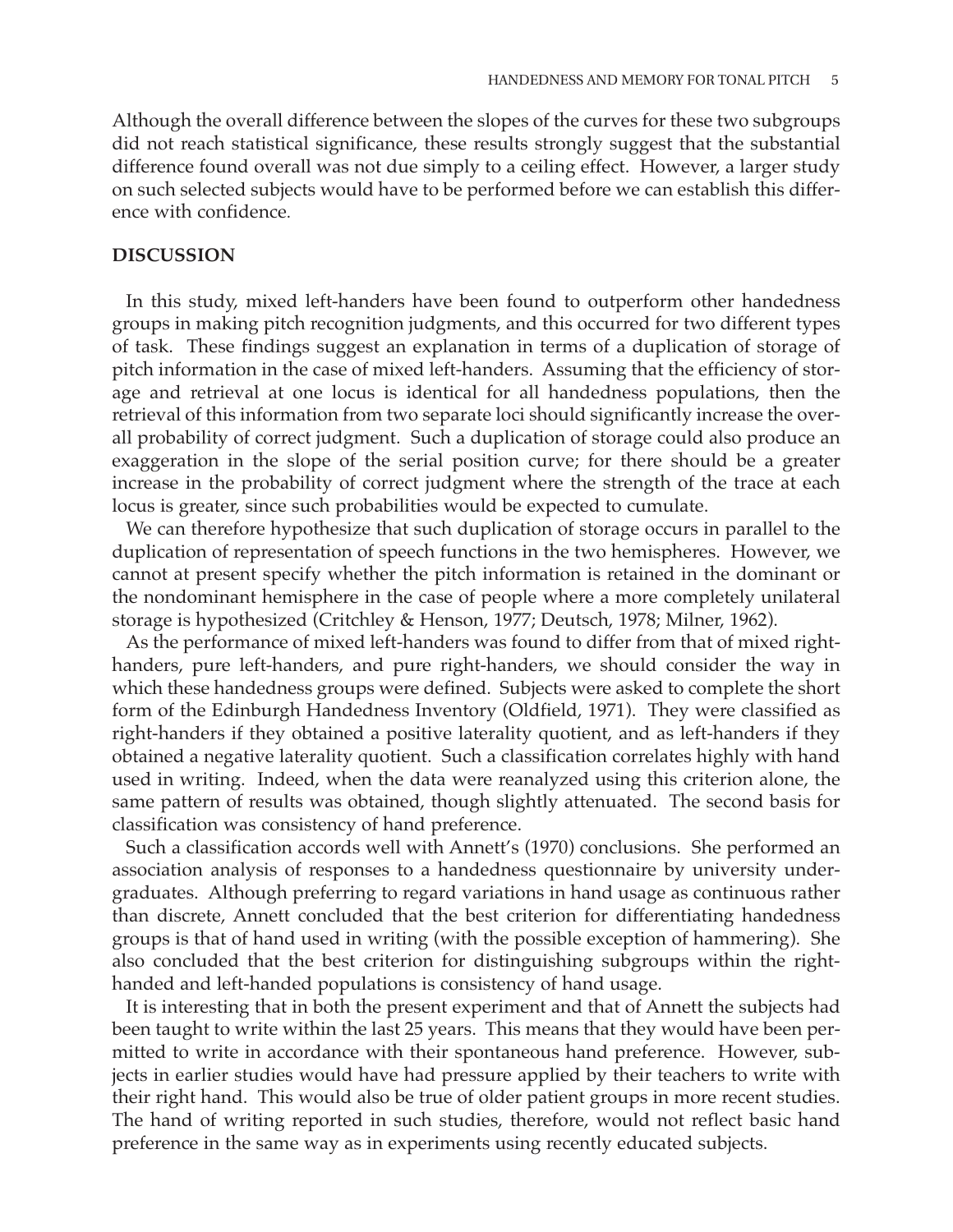#### 6 DEUTSCH

It remains to be determined to what extent the superiority of mixed left-handers found here generalizes to other musical memory tasks. However, the author has found that other left-handers, selected for experiments on the basis of high performance on pitch memory tasks, also did very well on further tasks involving musical memory, including transposition of melodic sequences. Such subjects might also be expected to perform unusually well on tests of memory for speech sounds.

In this context, an experiment by Byrne (1974) should be cited. He compared the performance of a group of pure right-handers with a group of mixed handers on a variant of the Seashore tone memory test, and found no difference between the groups. Using the short form of the Edinburgh Handedness Inventory, he defined right-handers as those with laterality quotients of over  $+50$ , and mixed handers as those with laterality quotients between  $\pm$  50, inclusive. Pure left-handers were excluded from this study. However, this classification combines mixed right-handers and mixed left-handers into a single group, so the lack of effect found by Byrne is not surprising. Had these two groups been combined in the present study, no significant differences would have emerged either. Furthermore, if Byrne's mixed-handers had been sampled at random, we would expect the mixed right-handers to form the majority of this group (Oldfield, 1971).

The present findings also raise the issue of a possible overrepresentation of mixed lefthanders among musicians as compared to other occupational groups. Oldfield (1969) used the long form of the Edinburgh Handedness Inventory to compare the handedness distribution of members of a school of music with that of a group of psychology undergraduates, and found no differences. He considered this interesting, as most musical instruments are designed for right-handed use, and so are relatively cumbersome for left-handers to manipulate. Thus, left-handed violinists and guitarists sometimes "remake" their instruments so that they can be played in reverse. One famous example here is Charlie Chaplin, who shifted the bar and soundpost and restrung his violin for that purpose (Chaplin, 1964). With other instruments such as the piano, such remaking is not practicable. (The case of the violin is rather interesting, because when played in the normal "right-handed" manner, the left hand actually does the more intricate work; however, the right hand produces the sound by bowing. So what seems to be important is which hand is the "executor.") At all events, the design of most musical instruments is such as to place left-handers at a disadvantage.

In the more recent study by Byrne (1974) cited above, the short form of the Edinburgh Handedness Inventory was administered to a group of students in a music conservatory, and also to a group of unselected university students. Byrne then computed the proportions of pure right-handers and of mixed handers in these two groups, and found that the mixed handers were significantly overrepresented among the musicians. Unfortunately, we cannot tell from this study how much this overrepresentation was due to mixed right-handers and how much to mixed left-handers. A study is currently underway to examine this issue further.

The present finding of handedness differences in the retention of pitch information follows on several earlier studies demonstrating differences at the perceptual level in the processing of tonal sequences (Deutsch, 1974; 1975a, 1975b). It would appear that there are substantial variations between handedness populations in the way music is processed.